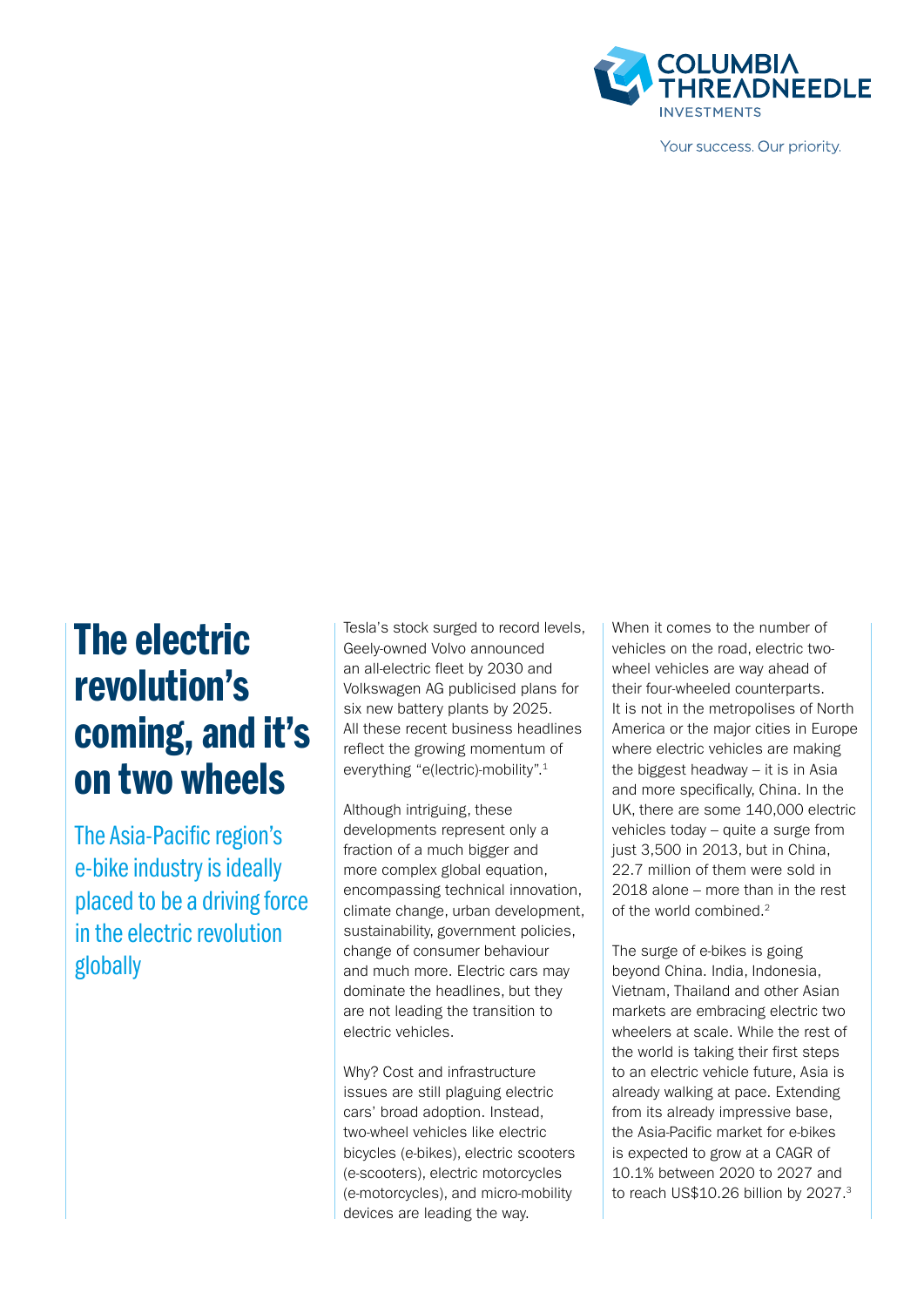

#### Figure 1: E-bike market – growth rate by region (2021-2026)

The other main growth area is Europe, with the Netherlands and Germany currently leading the charge. More than 40% of the bicycles sold in the Netherlands last year were electric. In Germany, a third of the 4.3 million new bicycles sold had a battery, according to the country's industry association.4

An important consumer market, the Asia-Pacific region also is a production hub for e-bikes and related components, like battery cells and charging infrastructure.

## Opportunities for investors

With major suppliers like Bosch, Liv Cycling (EnergyPak), Panasonic, Samsung SDI, and Shimano Inc. commanding more than 70% of the global market for e-bike battery packs, the segment is moderately consolidated. But there are still exciting opportunities for investors.

The e-bike battery pack market offers a dynamic growth outlook with a predicted compound annual growth

rate of 13% for the five-year period ending in 2026. Commitments like Samsung SDI's plan to invest US\$1.15 billion into battery production capacities in Xian and Tianjin, China are testament to that potential.<sup>5</sup>

Closely connected to power cells is the market for charging equipment. The market is young, and its potential is largely untapped as yet. Critical areas like speed of charging to reduce vehicle downtime, improved convenience from wireless and on-demand mobile charging, more efficient charging through grid and renewables integration are some of the opportunities. Innovations in these areas are just beginning to emerge and their broad scope creates a highly diverse market with hundreds of competitors.

It should come as no surprise that, in addition to native players like Merida, Shimano or Samsung, international players are also strengthening their presence in the region. Bosch eBike Systems for example opened its new Asia-Pacific

headquarters in Taichung, Taiwan in 2020. It is the latest milestone in a continually growing footprint in Asia-Pacific, after successful market entries in Australia, Japan and New Zealand within the last six years.<sup>6</sup> Continental also has corporate offices in China, South Korea and Vietnam.

Companies which are successfully competing in the e-bike market already are enjoying the benefits. Giant Manufacturing, the US\$4 billion Taiwanese group, saw revenue jump 55% year-on-year in June 2020. Accell, the US\$730 million parent to brands such as Raleigh and Sparta, earned more than half its revenue from e-bikes last year.<sup>7</sup>

Other companies outside the core bike industry are taking note and trying to hop on the bandwagon. Traditional car and motorcycle manufacturers are among them.

General Motors (GM), Ford Motor Company in partnership with Pedego, Peugeot, Volkswagen, Ducati Motor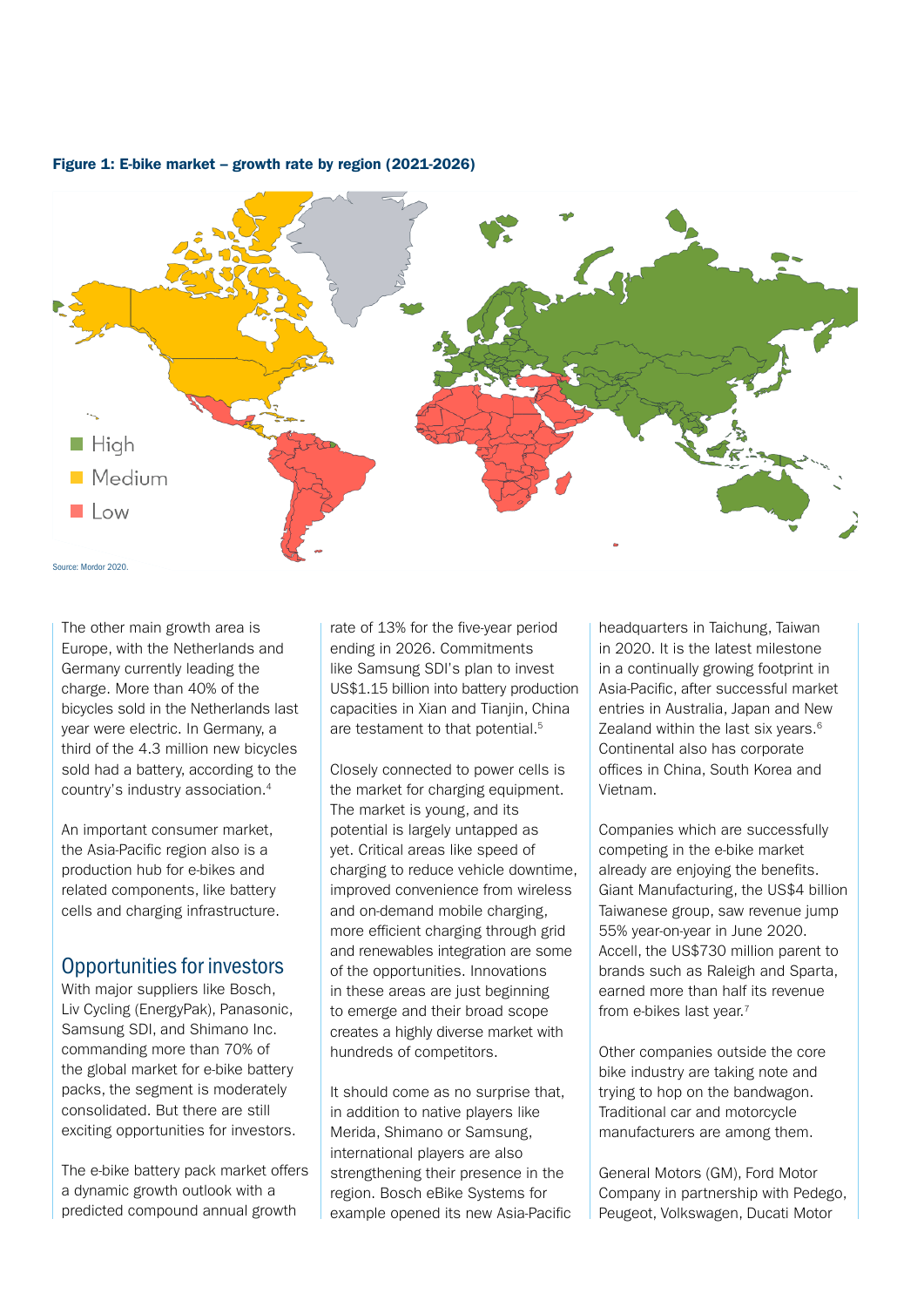Holding in partnership with Thok, all introduced e-bike offerings of some sort in the last two years. Jeep unveiled its efforts as part of a 2020 Super Bowl advertisement, the most expensive TV advertising time available in the US.<sup>8</sup>

The appeal goes beyond the immediate, established players within the mobility sector though. The technological advances brought about by e-bikes have given other industries, as well as private and institutional investors, food for thought.

### The future of e-bikes

Where the bicycle's design has arguably remained constrained to a dual triangle frame and a pair of wheels for most of its existence, the e-bike provides the opportunity to create a gadget which can build in software appeal and tech-ready hardware.

This explains the attraction for Foxconn Technology, the main assembler of Apple products, who has joined forces with a fellow

Taiwanese hardware firm, Yageo Group, to delve further into electric vehicle production.9

It is part of the rationale as to why Groupe Bruxelles Lambert (GBL), which owns the lion's share of Adidas, took a controlling stake in Canyon Bicycles in late 2020. Joining GBL as an investor is Tony Fadell, a former Apple executive, renowned for his work inventing the iPod and NEST (the temperaturecontrol device). One of Canyon's most recent projects was a prototype for an "electric pedal car", which was rumoured to now receive significant funding following the acquisition.<sup>10</sup>

Investors are betting on the continuation of this growth trend. Shares in Giant Manufacturing have risen 43% so far this year and are now valued at 26 times Daiwa Capital Markets' forecast earnings for 2021. Shimano, the US\$19 billion Japanese group which controls roughly half the global market for bicycle components, trades on a forward multiple of 35 times, according to Refinitiv data.<sup>11</sup>

In summary, the Asia-Pacific region is in a prime position to not only benefit from continued sales growth in the e-bike sector, but also harness significant investment and innovation. We're looking forward to seeing where e-bikes will take investors in the coming years.

#### Sources:

- 1 Bloomberg, 2020.
- 2 Wired KATIA MOSKVITCH, Mar 2019.
- 3 Data Bridge Market Research Asia-Pacific E-Bike Market – Industry Trends and Forecast 2021 to 2027 – August 2020.
- 4 Reuters E-bikes give the two-wheeled market a jolt – Peter Thal Larsen – July 2020.
- 5 Mordor Intelligence E-BIKE BATTERY PACK
- MARKET GROWTH, TRENDS, COVID-19 IMPACT, AND FORECASTS (2021 – 2026) – 2020.
- 6  [www.bosch-ebike.com/au/news/new-asia-pacific](http://www.bosch-ebike.com/au/news/new-asia-pacific-headquarters)[headquarters,](http://www.bosch-ebike.com/au/news/new-asia-pacific-headquarters) June 2020.
- 7 Reuters E-bikes give the two-wheeled market a jolt – Peter Thal Larsen – July 2020.
- 8 Navigant Research E-Bikes Offer New Revenue Opportunities for the Automotive Industry – Ryan Citron – 2020.
- 9 Forbes Apple Contractor Foxconn Pushes Further Into Electric Vehicle Production – Ralph Jennings – October 2020.
- 10 [www.fabbaloo.com,](http://www.fabbaloo.com) January 2021.
- 11 Reuters E-bikes give the two-wheeled market a jolt - Peter Thal Larsen – July 2020.